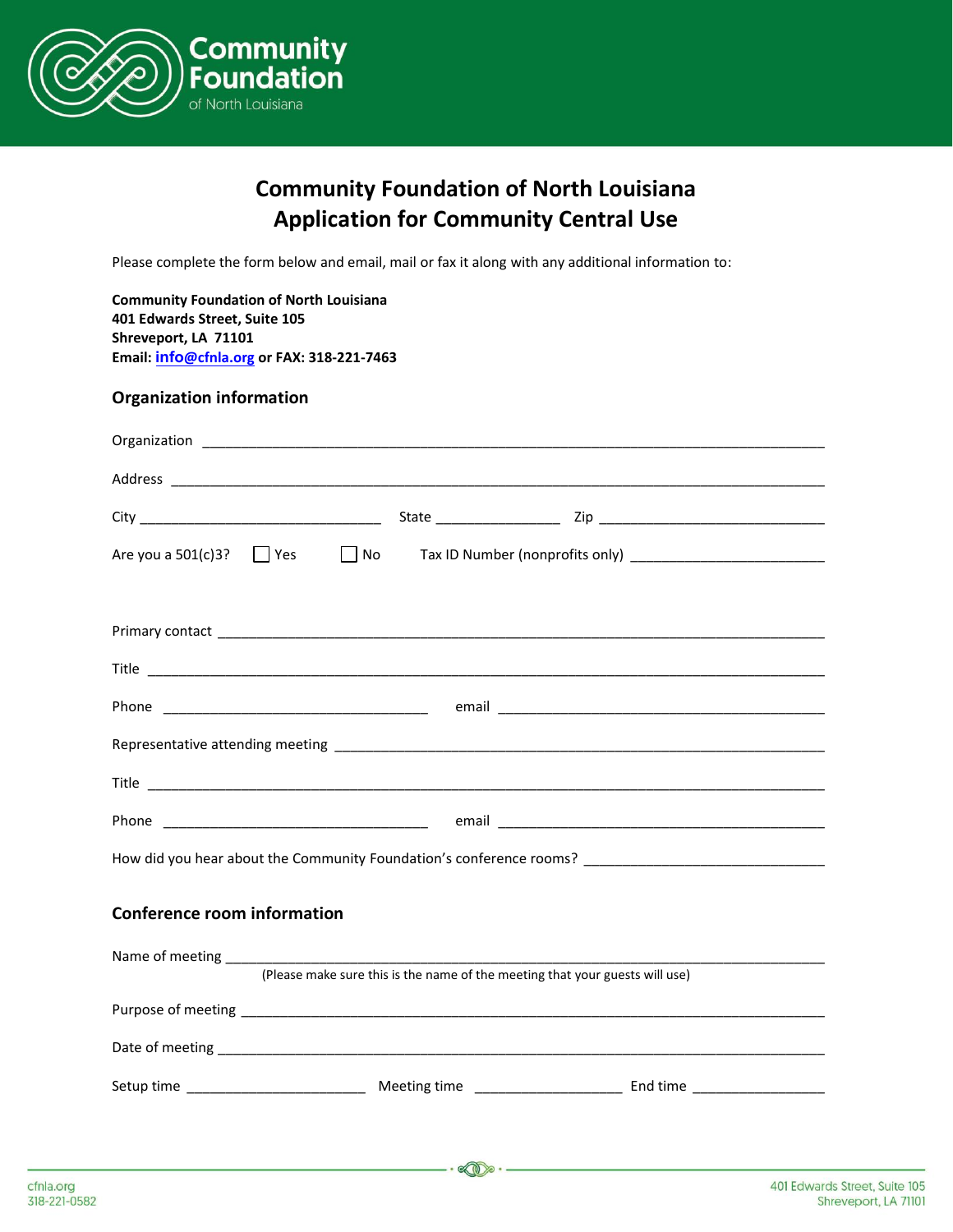

#### Number of attendees expected\* \_\_\_\_

\* If more than 40 people will be in attendance, a Certificate of Insurance for general comprehensive liability insurance with limits of at least \$1,000,000 and naming Community Foundation of North Louisiana as "Additional Insured" and "Loss Payee" will need to be provided with payment.

**Seating style:** Capacity with tables: 36 optimum. Capacity with no tables or chairs: 95\*

| $\Box$ Classroom | $\Box$ Conference (three rectangular tables of 9-10 each) | $\Box$ U-shape          |
|------------------|-----------------------------------------------------------|-------------------------|
| $\Box$ Theater   | $\Box$ Rectangle (open middle)                            | $\Box$ No chairs/tables |

\* While the space will allow 95 chairs (with no tables), The Foundation has 50 chairs. Additional chairs would need to be rented by the organization using the room.

| Head table: $\Box$ Yes<br>No                                                                                                             |
|------------------------------------------------------------------------------------------------------------------------------------------|
| Registration table: Simples<br>No                                                                                                        |
| l Yes<br>No                                                                                                                              |
|                                                                                                                                          |
|                                                                                                                                          |
| ,我们也不会有什么。""我们的人,我们也不会有什么?""我们的人,我们也不会有什么?""我们的人,我们也不会有什么?""我们的人,我们也不会有什么?""我们的人                                                         |
| <b>Catering information</b>                                                                                                              |
| Will the meeting be catered?<br>Yes<br>No                                                                                                |
|                                                                                                                                          |
| Caterer's arrival time _____________________<br>Caterer's return time<br>(Must be prior to 4:30 p.m. unless prior arrangements are made) |
| Food/catering needs                                                                                                                      |
| Stove/oven<br>Microwave                                                                                                                  |
| Dishwasher                                                                                                                               |
|                                                                                                                                          |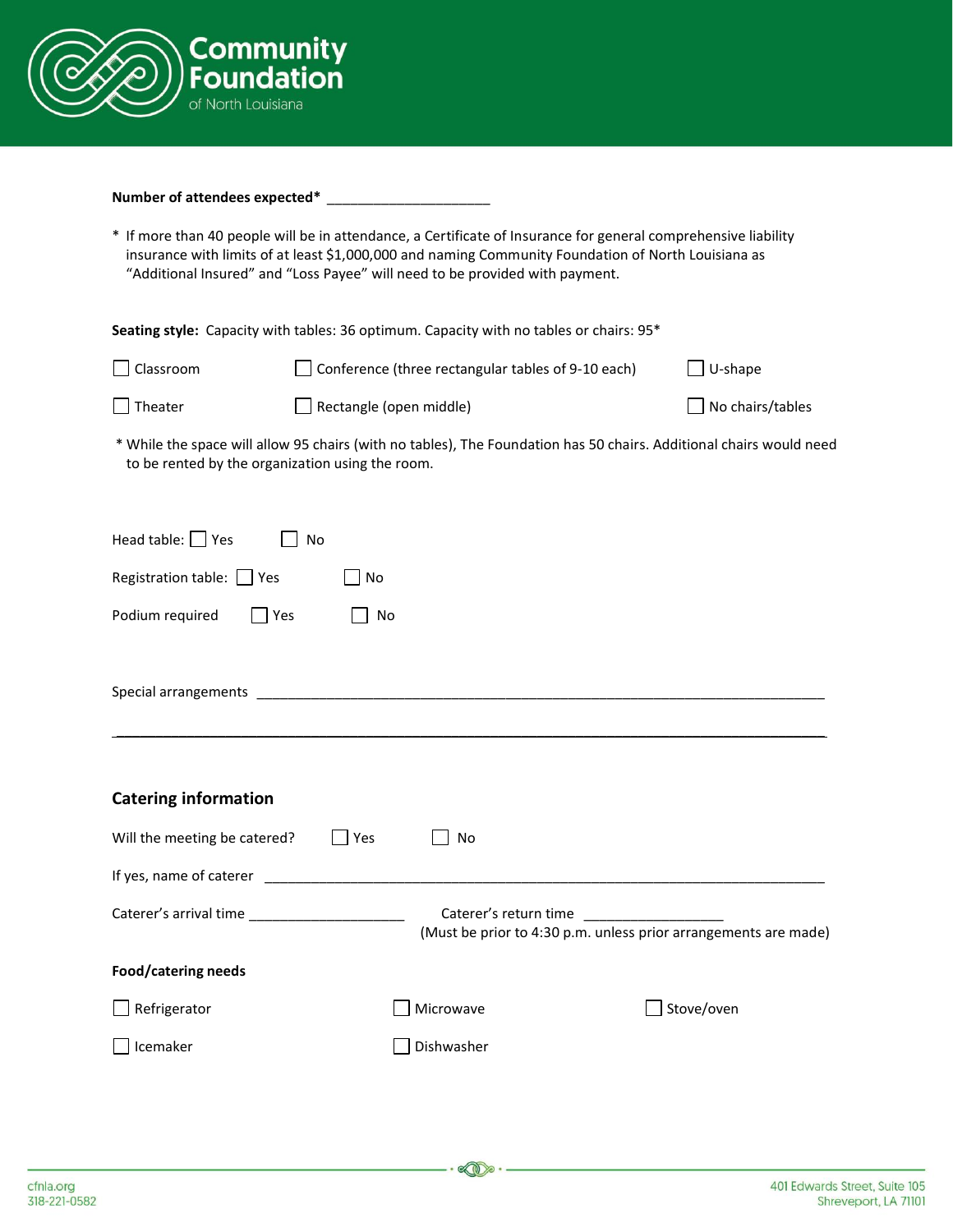

# **AV/sound equipment (must be reserved when scheduling room)**

 $\Box$  LCD projector and display screen (it's best to have the presentation on a jump drive)

Wireless network connection

 $\Box$  Telephone (for local or toll-free calls only)

 $\Box$  Easel for flip chart (organization must supply paper and writing instruments)

Smartboard

Wireless microphone

Audio – explain usage \_\_\_\_\_\_\_\_\_\_\_\_\_\_\_\_\_\_\_\_\_\_\_\_\_\_\_\_\_\_\_\_\_\_\_\_\_\_\_\_\_\_\_\_\_\_\_\_\_\_\_\_\_\_\_\_\_\_\_\_\_\_\_\_\_\_\_\_\_

# **Nonprofit rates\***

□ Total room setup (including tables, chairs and AV/sound equipment), \$60

 $\Box$  Room use with no AV/sound equipment needed, \$40

# **All other business rates\***

Total room setup (including tables, chairs and AV/sound equipment), \$300

Room use with no AV/sound equipment needed, \$100

*Room rental fees may be waived in the event CFNLA co-sponsors the event. Ask for details at 221-0582.*

\*Invoice will be sent upon approval of reservation and due prior to reservation date. If more than 40 people will be in attendance, a Certificate of Insurance for general comprehensive liability insurance with limits of at least \$1,000,000 and naming Community Foundation of North Louisiana as "Additional Insured" and "Loss Payee" will need to be provided with payment.

# **Agreement and authorization**

By signing this agreement, \_\_\_\_\_\_\_\_\_\_\_\_\_\_\_\_\_\_\_\_\_\_\_\_\_\_\_\_\_\_\_\_\_\_\_\_\_\_\_\_\_\_\_\_\_\_\_ agree(s) to the following:

- To ensure all participants have left the Community Central meeting area at the conclusion of the rental period.
- To indemnify, defend and hold harmless Community Foundation of North Louisiana, its Board of Directors, and any agent or employee of Community Foundation of North Louisiana from and against all claims and liabilities, whether proceeding to judgment, settlement, or otherwise brought to conclusion, arising out of any activities or operations occurring during use of Community Central premises.
- To ensure that all procedures and policies established by Community Foundation of North Louisiana for the use of Community Central are followed by all those attending.